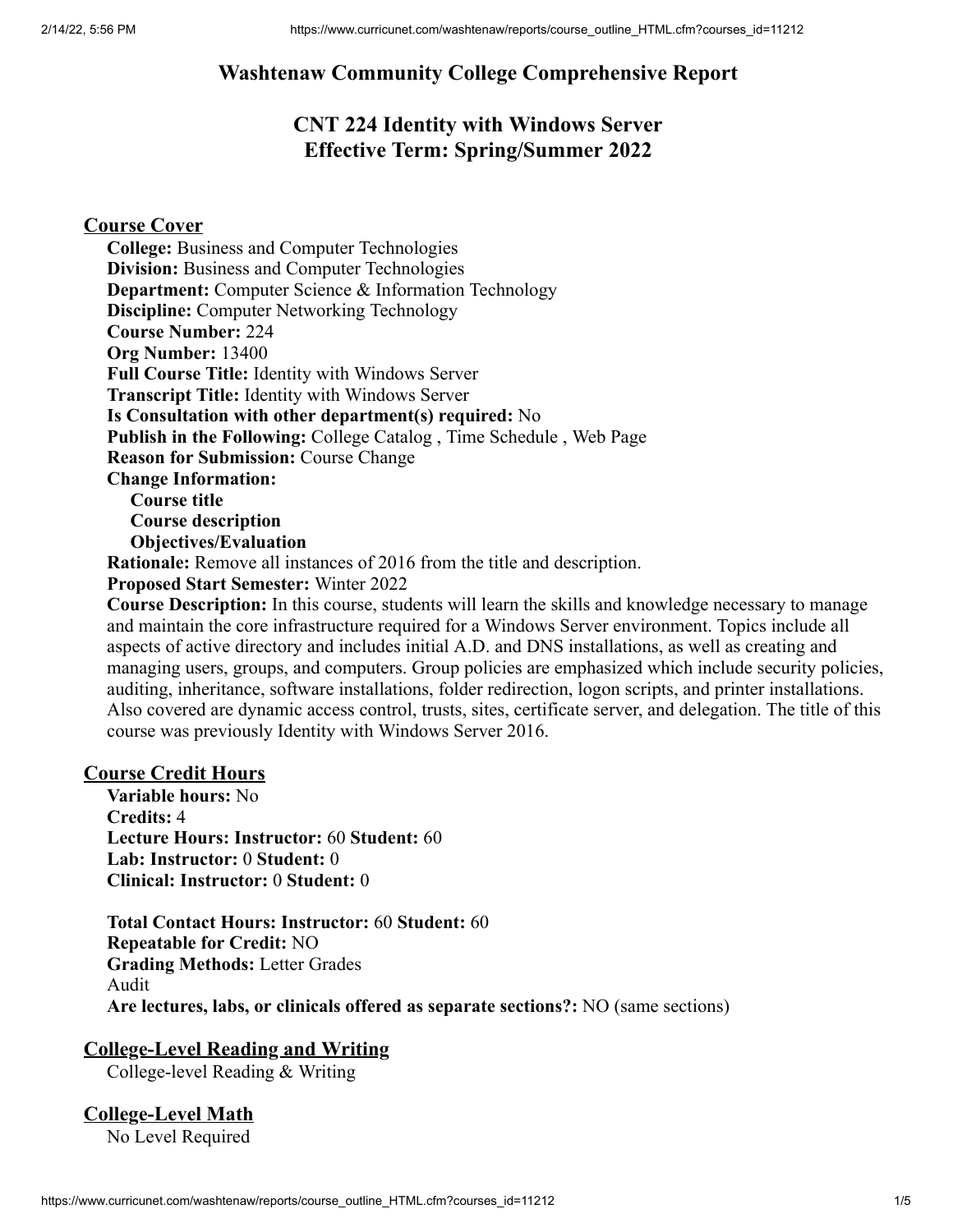### **Requisites**

## **General Education**

**General Education Area 7 - Computer and Information Literacy** Assoc in Arts - Comp Lit Assoc in Applied Sci - Comp Lit Assoc in Science - Comp Lit

**Request Course Transfer Proposed For:**

## **Student Learning Outcomes**

1. Identify the concepts behind Windows Certificate Server including Server installation and configuration, issuance of both Web Server and client certificates, revocation of certificates, and the process for importing and exporting certificates.

### **Assessment 1**

Assessment Tool: Outcome-related test questions Assessment Date: Winter 2022 Assessment Cycle: Every Three Years Course section(s)/other population: All sections Number students to be assessed: All students How the assessment will be scored: Answer key and departmentally-developed rubric Standard of success to be used for this assessment: 70% of the students will correctly answer 70% of the outcome-related questions Who will score and analyze the data: Departmental faculty

2. Identify the principles related to installing and configuring Active Directory Services, including identifying the various objects, the creation and management of domains and organizational units, user and computer accounts, user profiles, and the use of Windows groups as part of A.D. administration.

### **Assessment 1**

Assessment Tool: Outcome-related test questions Assessment Date: Winter 2022 Assessment Cycle: Every Three Years Course section(s)/other population: All sections Number students to be assessed: All students How the assessment will be scored: Answer key and departmentally-developed rubric Standard of success to be used for this assessment: 70% of the students will correctly answer 70% of the outcome-related questions Who will score and analyze the data: Departmental faculty

3. Identify and define Active Directory Group Policy concepts which consist of security settings (including account and password policies, user rights and security options), Desktop Management, inheritance, Folder Redirection, Logon Scripts, software deployment, loopback policies and printer installations.

### **Assessment 1**

Assessment Tool: Outcome-related test questions Assessment Date: Winter 2022 Assessment Cycle: Every Three Years Course section(s)/other population: All sections Number students to be assessed: All students How the assessment will be scored: Answer key and departmentally-developed rubric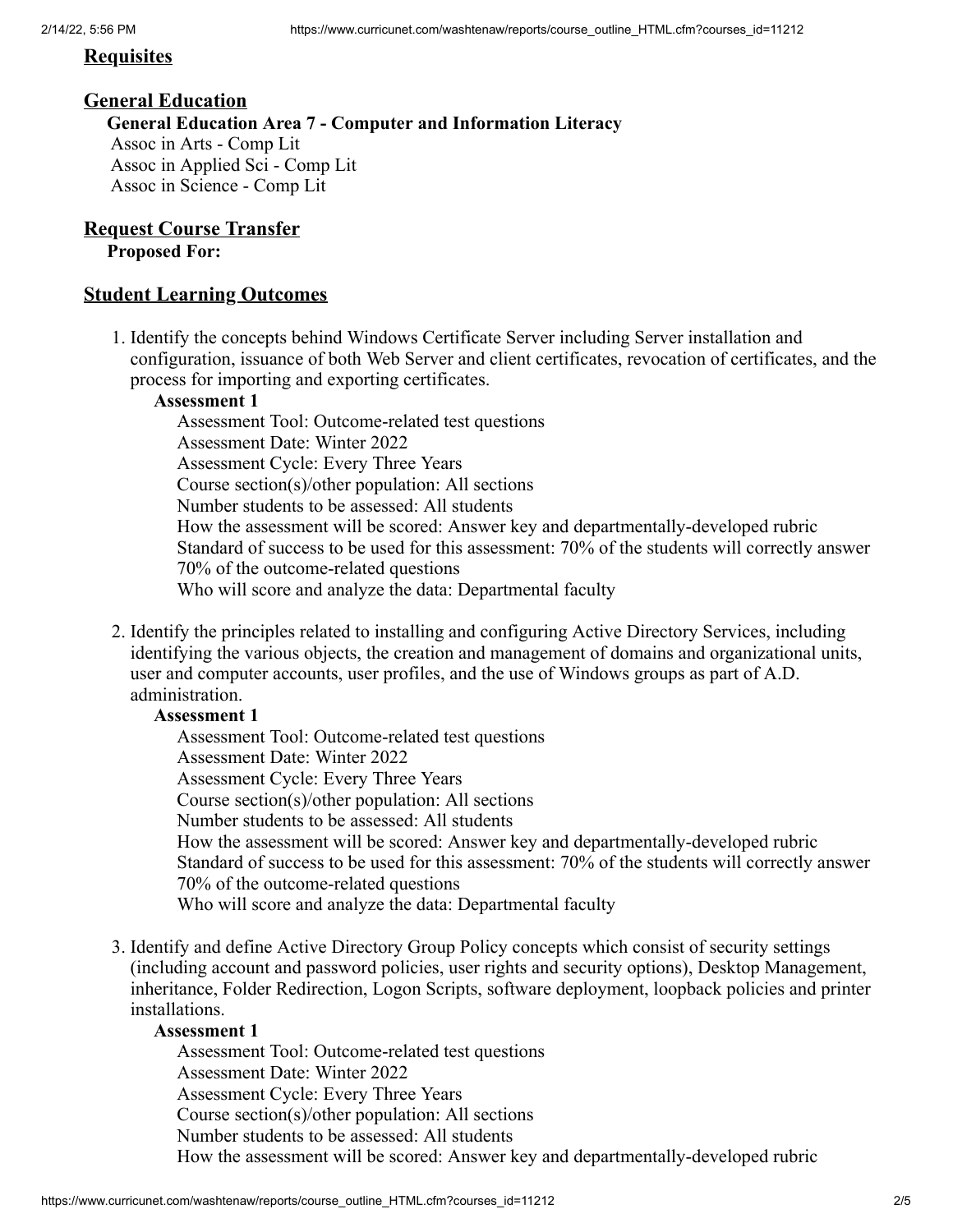Standard of success to be used for this assessment: 70% of the students will correctly answer 70% of the outcome-related questions Who will score and analyze the data: Departmental faculty

4. Identify the implementation of Advanced Active Directory concepts including sites, site links, intersite domain replication, FSMO roles, functional levels, and distinguish the different types of A.D. trusts including cross-forest and external trusts.

# **Assessment 1**

Assessment Tool: Outcome-related test questions Assessment Date: Winter 2022 Assessment Cycle: Every Three Years Course section(s)/other population: All sections Number students to be assessed: All students How the assessment will be scored: Answer key and departmentally-developed rubric Standard of success to be used for this assessment: 70% of the students will correctly answer 70% of the outcome-related questions Who will score and analyze the data: Departmental faculty

5. Define the different types of Advanced Access Control including Federation Server, Rights Management Server, access-based enumeration, file screening, quotas, encryption, software restriction, AppLocker, and Dynamic Access Control.

# **Assessment 1**

Assessment Tool: Outcome-related test questions

Assessment Date: Winter 2022

Assessment Cycle: Every Three Years

Course section(s)/other population: All sections

Number students to be assessed: All students

How the assessment will be scored: Answer key and departmentally-developed rubric Standard of success to be used for this assessment: 70% of the students will correctly answer 70% of the outcome-related questions

Who will score and analyze the data: Departmental faculty

# **Course Objectives**

- 1. Define the installation procedures associated with the installation of Windows Certificate Server Authorities for both Standalone and Enterprise Types including the proper naming and generation of the self-signed root certificates.
- 2. Identify the methods for issuing both Server and Client certificates, including the various alternatives for requesting, approving, and retrieving them; distinguish between the differences between the two types.
- 3. Define the methods for exporting and importing certificates/public keys with/without the private key, including identifying the various types, the locations where they can be placed, and the use of both a Web Server and a regular LAN connection for moving them between devices.
- 4. Define the methods for Certificate Revocation including the different types as well as identifying the Certificate Revocation Lists (CRLs), their storage locations on Certificate Server, and CDPs (Certificate Distribution Points) for access from the Internet.
- 5. Define the basic concepts associated with the Digital Security including the Public Key Infrastructure, Symmetrical Encryption, Digital Signatures, and the use of Hashes.
- 6. Identify the different types of Servers which are part of a Certificate Server Hierarchical Structure including the Root Server, Intermediate Servers, and Issuing Servers; define their location and function in the Server chain.
- 7. Identify the basic Active Directory structure, including the different components, Forest, Trees, Schema, Global catalog, and Domains, including the creation and configuration of a Domain Controller.
- 8. Identify the different methods for the creation of user accounts in an Active Directory Environment, defining the different user name configurations and differentiating the methods of joining computers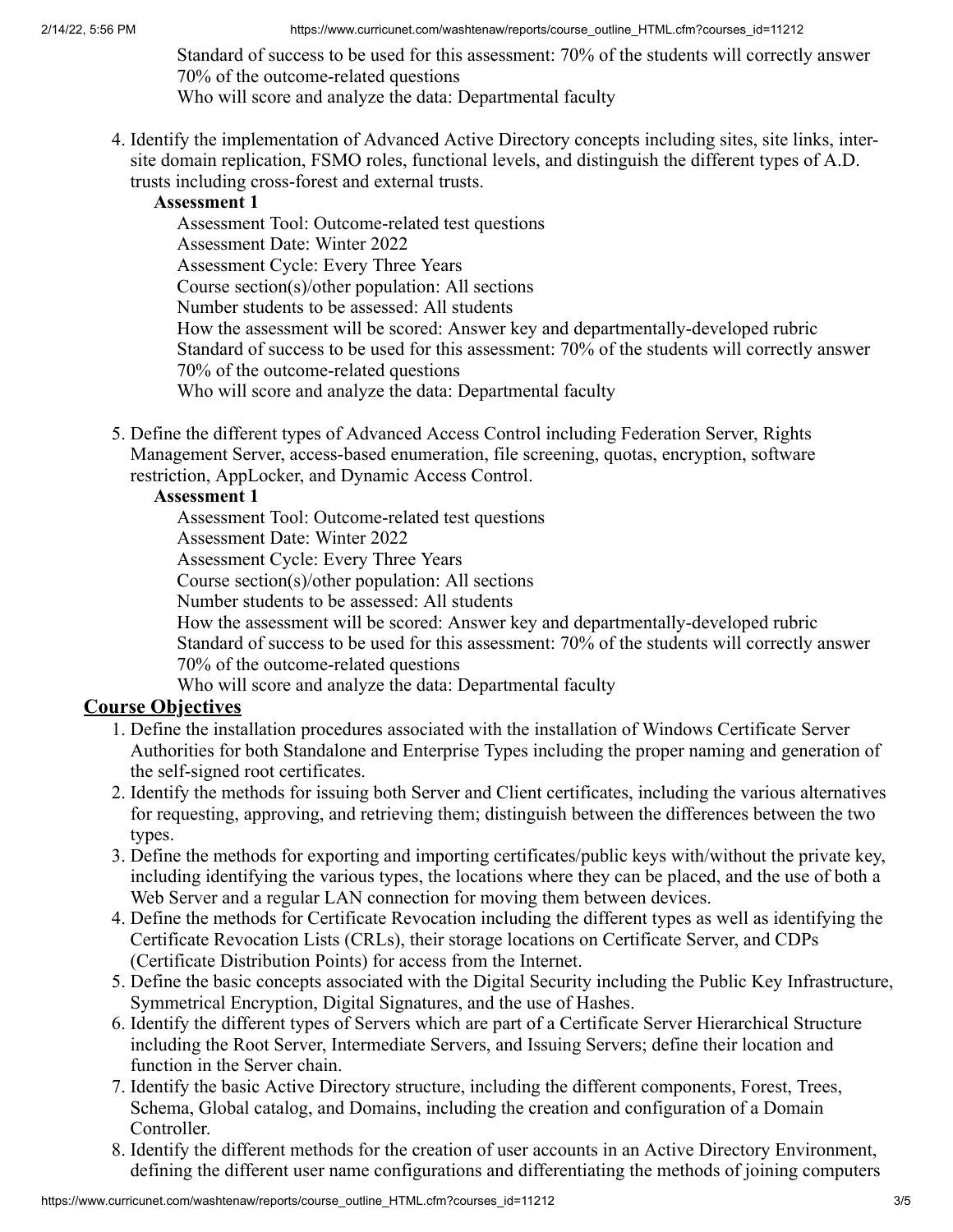to the Active Directory forest/domain as workstations or member services, as well as the alternative methods for placement of these computer accounts.

- 9. Distinguish the three main types of Windows Groups including their characteristics and their uses, define the types and uses for the Delegation of Authority Tool, and identify the steps in the Organization Unit design and creation process.
- 10. Identify the methods for the implementation of Shadow Copies within the Active Directory structure, and then define the use and configuration of DNS for communication throughout the Active Directory Forest and Domains.
- 11. Identify the steps in setting up Publishing in Active Directory for printers, folders, and files, including the use of both local/network printers in the configurations and the use of the FIND tool for locating them at the client end.
- 12. Identify the steps required to implement a Group Policy, using various tools, and demonstrate an understanding of the structure of these policies, such as Computer Configuration, User Configuration, with emphasis on differences between the two Default Policies: Domain Policy and Domain Controller Policy.
- 13. Identify the various types of Group Policy security settings and the auditing of them with both Basic Auditing and Advanced Auditing, using Authentication as well as Object Access for their configuration and implementation.
- 14. Identify the uses of the RSOP (Resultant Set of Policy) tool in the testing of Group Policy application and the importance of using it at the client, both to see that the policy got there, and that it was configured correctly.
- 15. Define the group policies used to manage user desktop settings and other user configurations including the use of loopback policies to provide a standard desktop; identify the means of testing inheritance of the policies with various implementations.
- 16. Distinguish the use of group policies for implementing folder redirection to provide central storage of user document, for using logon/logoff scripts to set up a User Environment, and for software deployment using either assigned or published MSI files.
- 17. Define the procedure for creating a Child Domain and identify the five FSMO roles performed by Domain Controllers within a domain or within the forest, plus configure a transfer of one of the domain roles from the forest root domain controller to a child domain controller.
- 18. Identify and configure the functional levels within an Active Directory forest through the use of promotion techniques on both the forest root and child domain controllers.
- 19. Distinguish between the logical and physical representations of Active Directory, defining Sites, Site Links, Subnets, Replication Times, Dates, and Costs as well as describing the function of the Bridgehead Server.
- 20. Define the steps required to implement a second site within a multiple Domain Active Directory Forest, including the use of separate subnets, the implementation of a simulated routed connection and the configuration of a replication schedule.
- 21. Define the various forms of trust relationships within and between Active Directory forests including Cross-Forest, External, Shortcut, etc. as well as the implementation and configuration of an external trust between two domains.
- 22. Define the characteristics of the following advanced security concepts, including access-based enumeration, file screening, and encryption as well as software restrictions and AppLocker to prevent the install or executing of unwanted applications.
- 23. Identify the key components of Dynamic Access Control, including identifying data by using automatic and manual classification of files, controlling access to files by applying safety-net policies controlled centrally, and auditing access to files by using central audit policies for compliance reporting and forensic analysis.
- 24. Define Rights Management characteristics, including the use of encryption with a form of selective functionality denial for limiting access to documents such as corporate e-mail, Word documents, and web pages, as well as limiting the operations authorized users can perform on them.
- 25. Describe the characteristics of federation services, including browser cookies which can provide a user with a single sign on (SSO) to multiple separate LDAP services through secure sharing of identity information between trusted business partners across an extranet.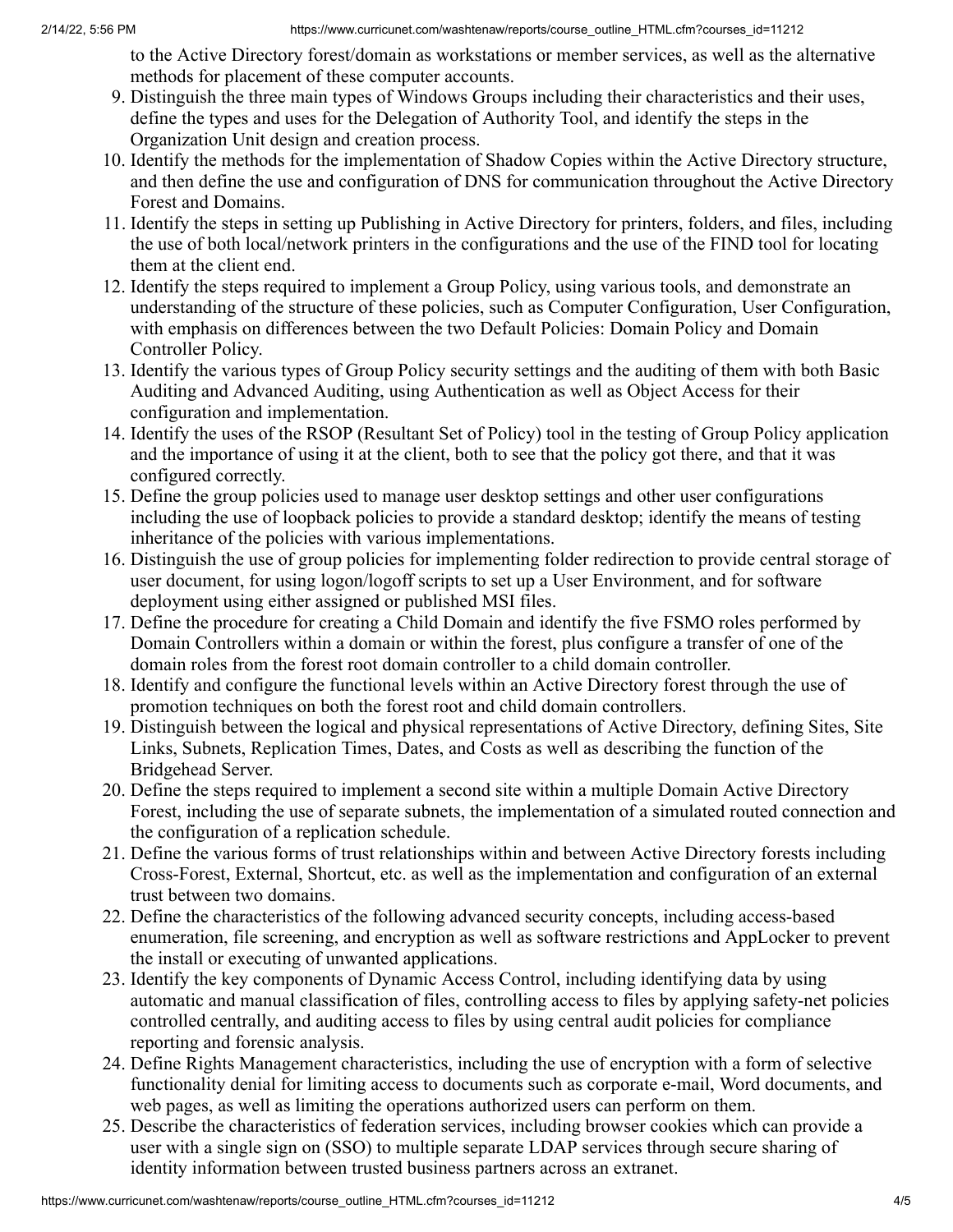# **New Resources for Course**

# **Course Textbooks/Resources**

Textbooks Warren, Andrew. *Identity with Windows Server 2016*, 1st ed. Microsoft, 2017, ISBN: 0735698813. Manuals Periodicals Software

# **Equipment/Facilities**

Level III classroom

| <b>Reviewer</b>                        | <b>Action</b>           | Date         |
|----------------------------------------|-------------------------|--------------|
| <b>Faculty Preparer:</b>               |                         |              |
| Michael Kidd                           | <b>Faculty Preparer</b> | Oct 15, 2021 |
| <b>Department Chair/Area Director:</b> |                         |              |
| Cyndi Millns                           | Recommend Approval      | Nov 10, 2021 |
| Dean:                                  |                         |              |
| Eva Samulski                           | Recommend Approval      | Nov 10, 2021 |
| <b>Curriculum Committee Chair:</b>     |                         |              |
| Randy Van Wagnen                       | Recommend Approval      | Dec 14, 2021 |
| <b>Assessment Committee Chair:</b>     |                         |              |
| Shawn Deron                            | Recommend Approval      | Jan 30, 2022 |
| <b>Vice President for Instruction:</b> |                         |              |
| Kimberly Hurns                         | Approve                 | Jan 30, 2022 |
|                                        |                         |              |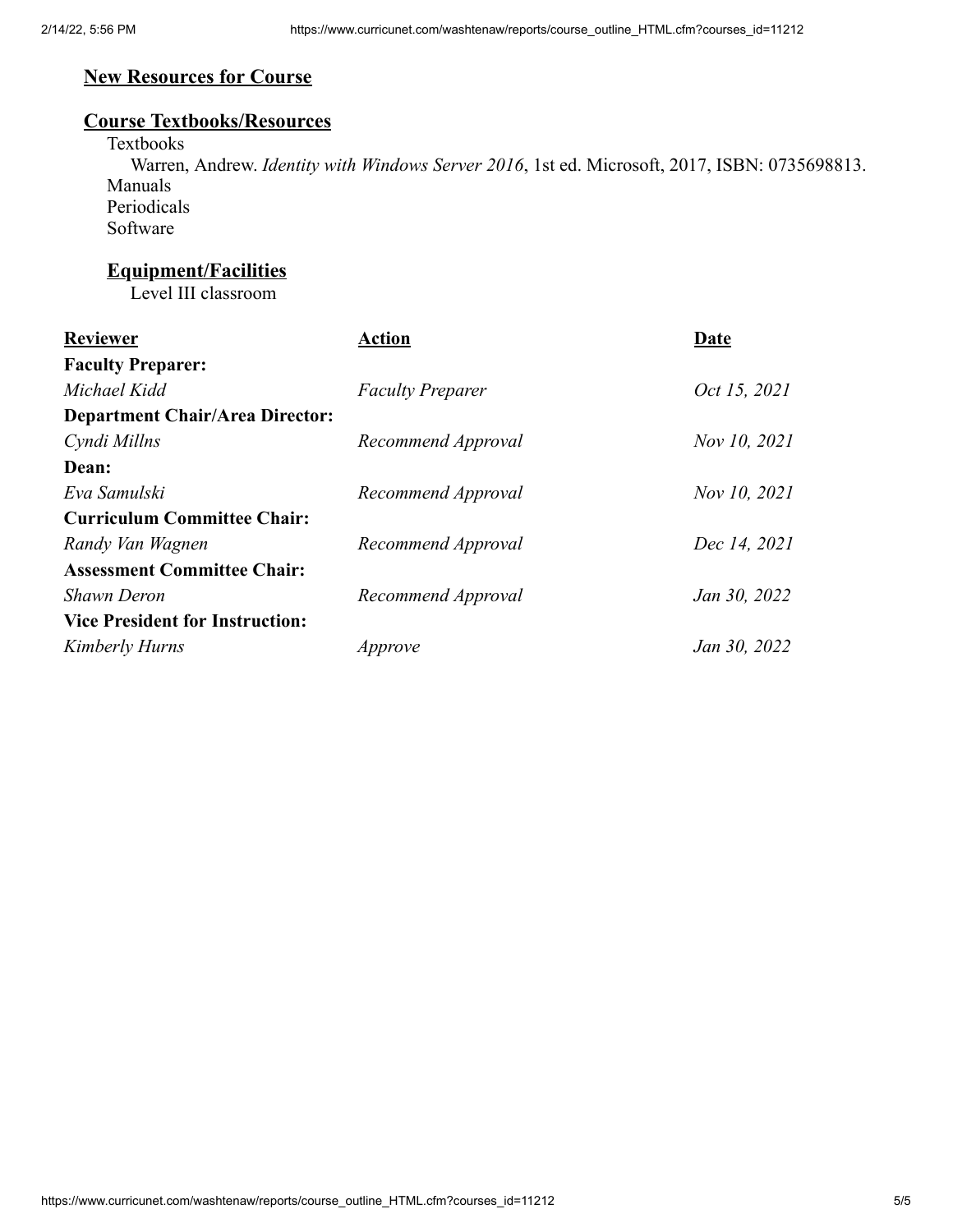# Washtenaw Community College Comprehensive Report

# CNT 224 Identity with Windows Server 2016 Effective Term: Spring/Summer 2018

## Course Cover

| <b>Division:</b> Business and Computer Technologies                       |
|---------------------------------------------------------------------------|
| <b>Department:</b> Computer Instruction                                   |
| <b>Discipline:</b> Computer Networking Technology                         |
| <b>Course Number: 224</b>                                                 |
| Org Number: 13400                                                         |
| <b>Full Course Title: Identity with Windows Server 2016</b>               |
| Transcript Title: Identity with Win Server 2016                           |
| Is Consultation with other department(s) required: No                     |
| <b>Publish in the Following:</b> College Catalog, Time Schedule, Web Page |
| <b>Reason for Submission: Course Change</b>                               |
| <b>Change Information:</b>                                                |
| <b>Course title</b>                                                       |
| <b>Course description</b>                                                 |
| <b>Outcomes/Assessment</b>                                                |
| <b>Objectives/Evaluation</b>                                              |
| Other:                                                                    |

Rationale: The three Microsoft MCSA Certifications have totally changed for the 2016 version of Windows Server. The emphasis with the 3rd certification (which CNT224 aligns to) is now "Identity with Server 2016" (Basically all aspects of Active Directory) in contrast to the Windows Server 2012 version which covered topics that have now been moved to the other two certifications. Also, a considerable number of new features have been added, resulting in additional material to incorporate into this version of the course.

#### Proposed Start Semester: Spring/Summer 2018

Course Description: This course is part of a series of courses that provide the skills and knowledge necessary to manage and maintain the core infrastructure required for a Windows Server 2016 environment, and lays a foundation in the preparation for the Windows Server 2016 MCSA certification. Topics include all aspects of active directory and includes initial A.D. and DNS installations, as well as creating and managing users, groups, and computers. Group policies are emphasized which include security policies, auditing, inheritance, software installations, folder redirection, logon scripts, and printer installations. Also covered are dynamic access control, trusts, sites, certificate server, and delegation. The title of this course was previously Configuring Advanced Windows Server 2012 Services.

### Course Credit Hours

Variable hours: No Credits: 4 Lecture Hours: Instructor: 60 Student: 60 Lab: Instructor: 0 Student: 0 Clinical: Instructor: 0 Student: 0

Total Contact Hours: Instructor: 60 Student: 60 Repeatable for Credit: NO Grading Methods: Letter Grades Audit Are lectures, labs, or clinicals offered as separate sections?: NO (same sections) sexurity policies, sudding, inheritance, software installations, folder redirection, logon seripts, and printer installations. Also covered are dynamic access control, trusts, sites, certificate server, and delegation. The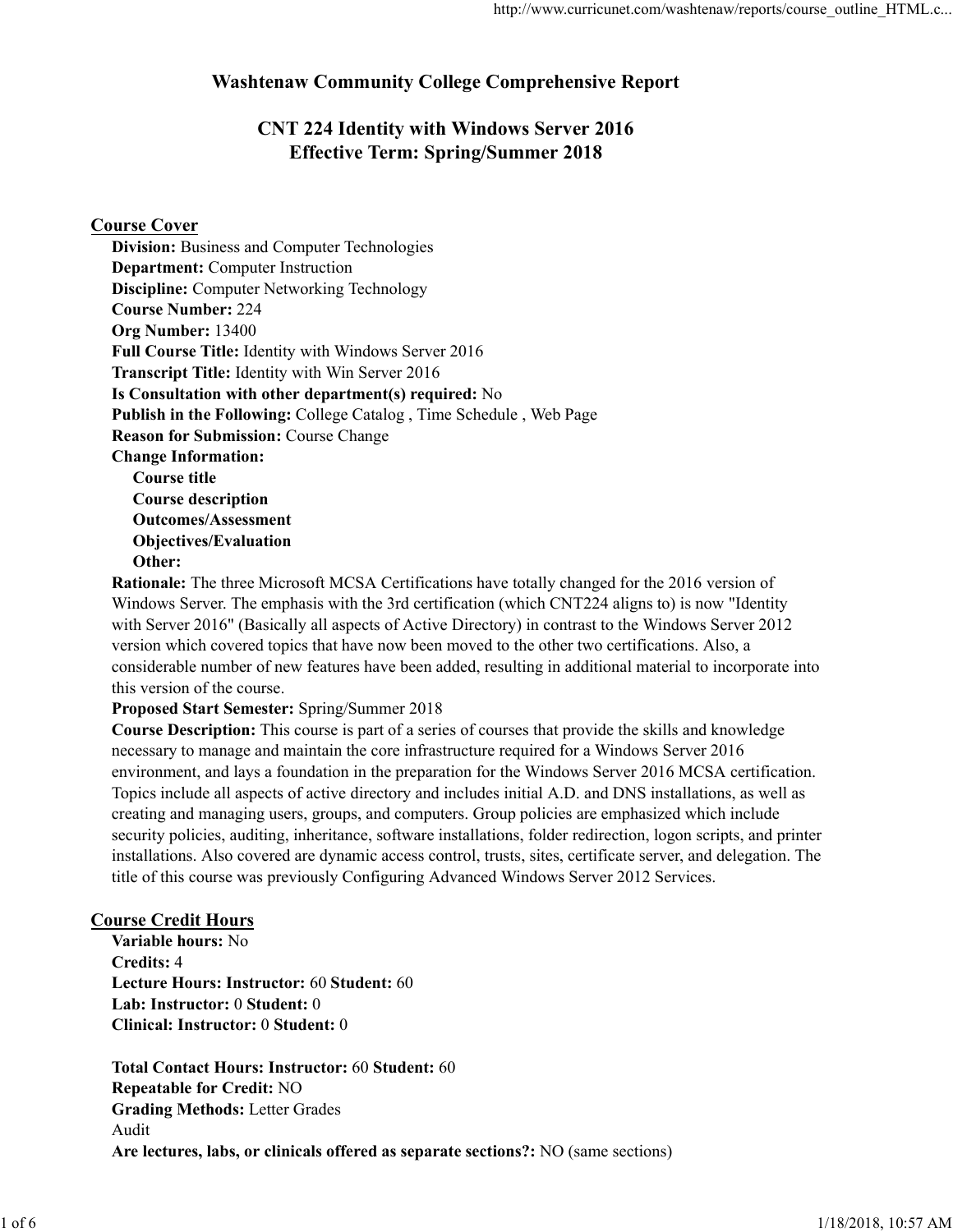## College-Level Reading and Writing

College-level Reading & Writing

# College-Level Math

No Level Required

## **Requisites**

## General Education

General Education Area 7 - Computer and Information Literacy Assoc in Arts - Comp Lit Assoc in Applied Sci - Comp Lit Assoc in Science - Comp Lit

#### Request Course Transfer Proposed For:

## Student Learning Outcomes

1. Identify the concepts behind Windows Certificate Server including Server installation and configuration, issuance of both Web Server and client certificates, revocation of certificates, and the process for importing and exporting certificates.

#### Assessment 1

Assessment Tool: Written exam specifically created for the assessment

Assessment Date: Fall 2020

Assessment Cycle: Every Three Years

Course section(s)/other population: All course sections

Number students to be assessed: All students

How the assessment will be scored: A written test will be given that addresses both the outcomes and objectives listed in the syllabus. This test will be divided into sections, each identified with an outcome, and the questions in each section will address the respective objectives.

Standard of success to be used for this assessment: Average of all students taking the test should equal or exceed 70% correct answers for all questions used in the assessment test. 70% or greater of the number of students taking the assessment test should equal to or exceed that 70% mark for all the questions in the assessment test. Outcome success: average of all student scores for each particular outcome's part of the test equal to or exceed 70%.

Who will score and analyze the data: All departmental instructors who teach sections of this course

2. Identify the principles related to installing and configuring Active Directory Services, including identifying the various objects, the creation and management of domains and organizational units, user and computer accounts, user profiles, and the use of Windows groups as part of A.D. administration.

#### Assessment 1

Assessment Tool: Written exam specifically created for the assessment Assessment Date: Fall 2020 Assessment Cycle: Every Three Years Course section(s)/other population: All course sections Number students to be assessed: All students How the assessment will be scored: A written test will be given that addresses both the Fraction of a concellent matrice of solutions and the system of the system of the system of the system of the system of the system of the system of the system of the system of the system of the system of the system of the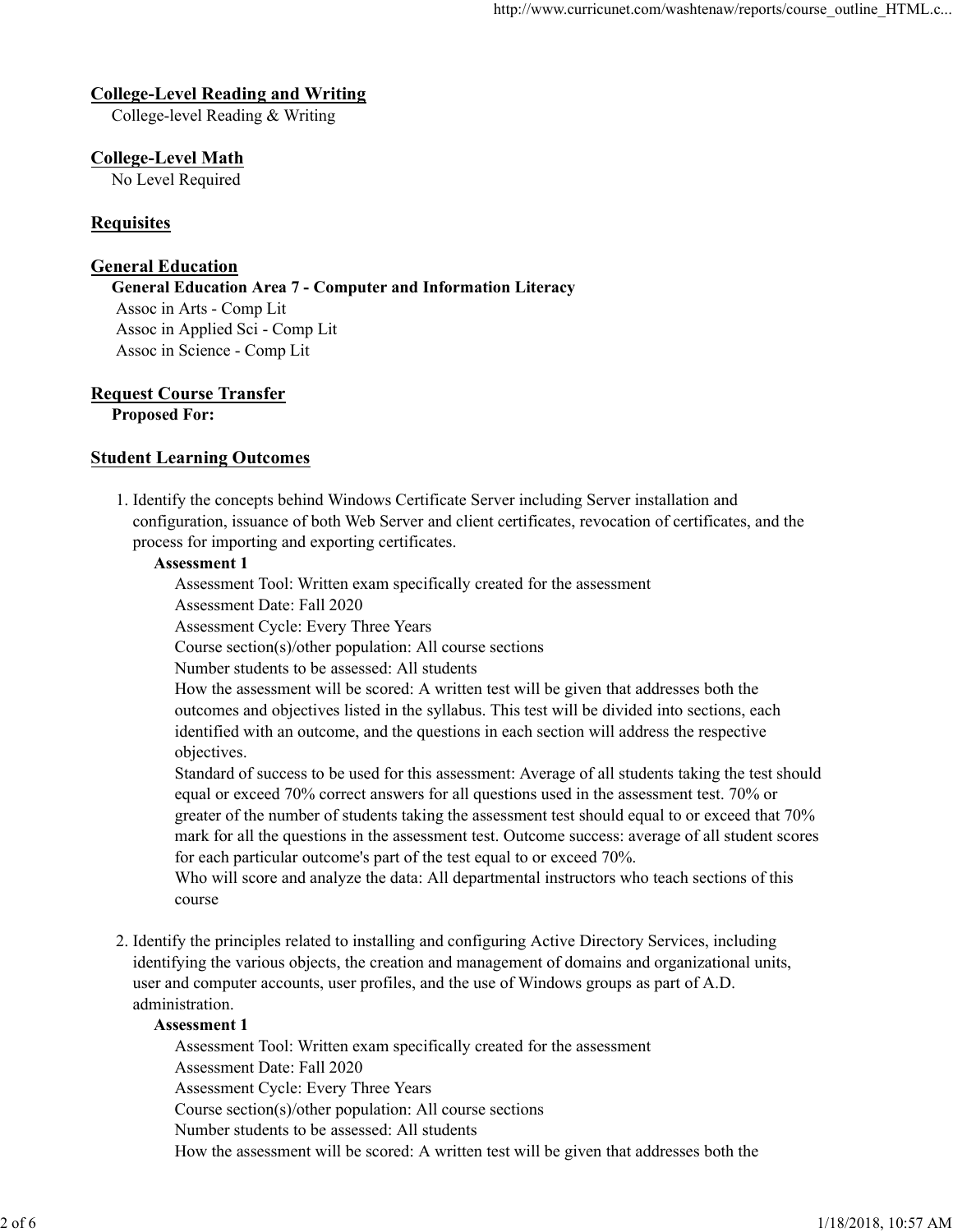outcomes and objectives listed in the syllabus. This test will be divided into sections, each identified with an outcome, and the questions in each section will address the respective objectives.

Standard of success to be used for this assessment: Average of all students taking the test should equal or exceed 70% correct answers for all questions used in the assessment test. 70% or greater of the number of students taking the assessment test should equal or exceed that 70% mark for all the questions in the assessment test. Outcome success: average of all student scores for each particular outcome's part of the test equal to or exceed 70%.

Who will score and analyze the data: All departmental instructors who teach sections of this course

3. Identify and define Active Directory Group Policy concepts which consist of security settings (including account and password policies, user rights and security options), Desktop Management, inheritance, Folder Redirection, Logon Scripts, software deployment, loopback policies and printer installations.

### Assessment 1

Assessment Tool: Written Exam specifically created for the assessment Assessment Date: Fall 2020

Assessment Cycle: Every Three Years

Course section(s)/other population: All course sections

Number students to be assessed: All students

How the assessment will be scored: A written test will be given that addresses both the outcomes and objectives listed in the syllabus. This test will be divided into sections, each identified with an outcome, and the questions in each section will address the respective objectives.

Standard of success to be used for this assessment: Average of all students taking the test should equal or exceed 70% correct answers for all questions used in the assessment test. 70% or greater of the number of students taking the assessment test should equal or exceed that 70% mark for all the questions in the assessment test. Outcome success: average of all student scores for each particular outcome's part of the test should equal to or exceed 70%.

Who will score and analyze the data: All departmental instructors who teach sections of this course

4. Identify the implementation of Advanced Active Directory concepts including sites, site links, intersite domain replication, FSMO roles, functional levels, and distinguish the different types of A.D. trusts including cross-forest and external trusts.

### Assessment 1

Assessment Tool: Written exam specifically created for the assessment

Assessment Date: Fall 2020

Assessment Cycle: Every Three Years

Course section(s)/other population: All course sections

Number students to be assessed: All students

How the assessment will be scored: A written test will be given that addresses both the outcomes and objectives listed in the syllabus. This test will be divided into sections, each identified with an outcome, and the questions in each section will address the respective objectives.

Standard of success to be used for this assessment: Average of all students taking the test should equal or exceed 70% correct answers for all questions used in the assessment test. 70% or greater of the number of students taking the assessment test should equal or exceed that 70% mark for all the questions in the assessment test. Outcome success: average of all student scores for each particular outcome's part of the test should equal to or exceed 70%. Assessment 1<br>
Assessment Tool: Written exam specifically created for the assessment<br>
Assessment Date: Fall 2020<br>
Assessment Cycle: Every Three Years<br>
Course sections<br>
Number students to be assessed: All students<br>
How the

Who will score and analyze the data: All departmental instructors who teach sections of this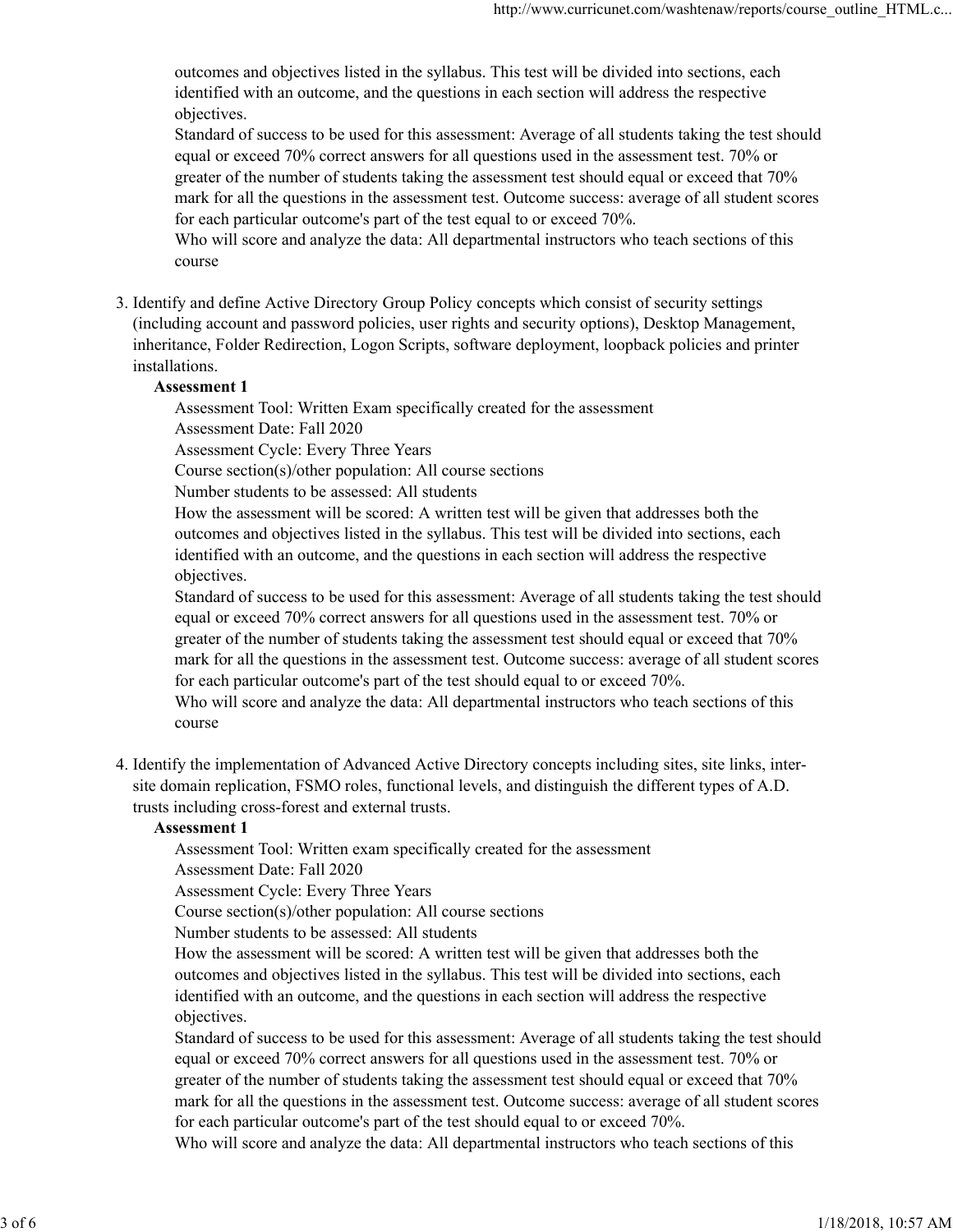course

5. Define the different types of Advanced Access Control including Federation Server, Rights Management Server, access-based enumeration, file screening, quotas, encryption, software restriction, AppLocker, and Dynamic Access Control.

#### Assessment 1

Assessment Tool: Written exam specifically created for the assessment Assessment Date: Fall 2020

Assessment Cycle: Every Three Years

Course section(s)/other population: All course sections

Number students to be assessed: All students

How the assessment will be scored: A written test will be given that addresses both the outcomes and objectives listed in the syllabus. This test will be divided into sections, each identified with an outcome, and the questions in each section will address the respective objectives.

Standard of success to be used for this assessment: Average of all students taking the test should equal or exceed 70% correct answers for all questions used in the assessment test. 70% or greater of the number of students taking the assessment test should equal or exceed that 70% mark for all the questions in the assessment test. Outcome success: average of all student scores for each particular outcome's part of the test should equal to or exceed 70%.

Who will score and analyze the data: All departmental instructors who teach sections of this course

### Course Objectives

- Define the installation procedures associated with the installation of Windows Certificate Server 1. Authorities for both Standalone and Enterprise Types including the proper naming and generation of the self-signed root certificates.
- 2. Identify the methods for issuing both Server and Client certificates include the various alternatives for requesting, approving, and retrieving them and distinguish between the differences between the two types.
- Define the methods for Exporting and Importing Certificates/Public Keys with/without the Private 3. Key, including identifying the various types, the locations where they can be placed, and the use of both a Web Server and a regular LAN connection for moving them between devices.
- Define the methods for Certificate Revocation including the different types as well as identifying the 4. Certificate Revocation Lists (CRL's), their Storage locations on Certificate Server, and CDP's (Certificate Distribution Points)for access from the Internet.
- 5. Define the basic concepts associated with the Digital Security including the Public Key Infrastructure, Symmetrical Encryption, Digital Signatures, and the use of Hashes.
- 6. Identify the different types of Servers which are part of a Certificate Server Hierarchical Structure including the Root Server, Intermediate Servers, and Issuing Servers plus define their location and function in the Server chain.
- 7. Identify the basic Active Directory structure, including the different components, Forest, Trees, Schema, Global catalog,and Domains including the creation and configuration of a Domain Controller.
- 8. Identify the different methods for creation of user accounts in an Active Directory Environment, defining the different user name configurations and differentiate the methods of joining computers to the Active Directory forest/domain as workstations or member services,as well as the alternative methods for placement of these computer accounts. Symmetrical Fineryption, Digital Signatures, and the use of Hashes.<br>
6. Identify the different types of Serves which are part of a Certificate Server Hierarchical Structure<br>
including the Root Server, Intermediate Servers,
	- Distinguish the three main types of Windows Groups including their characteristics and their uses, 9. define the types and uses for the Delegation of Authority Tool, and identify the steps in the Organization Unit design and creation process.
	- Identify the methods for the implementation of Shadow Copies within the Active Directory structure, 10. and then define the use and configuration of DNS for communication throughout the Active Directory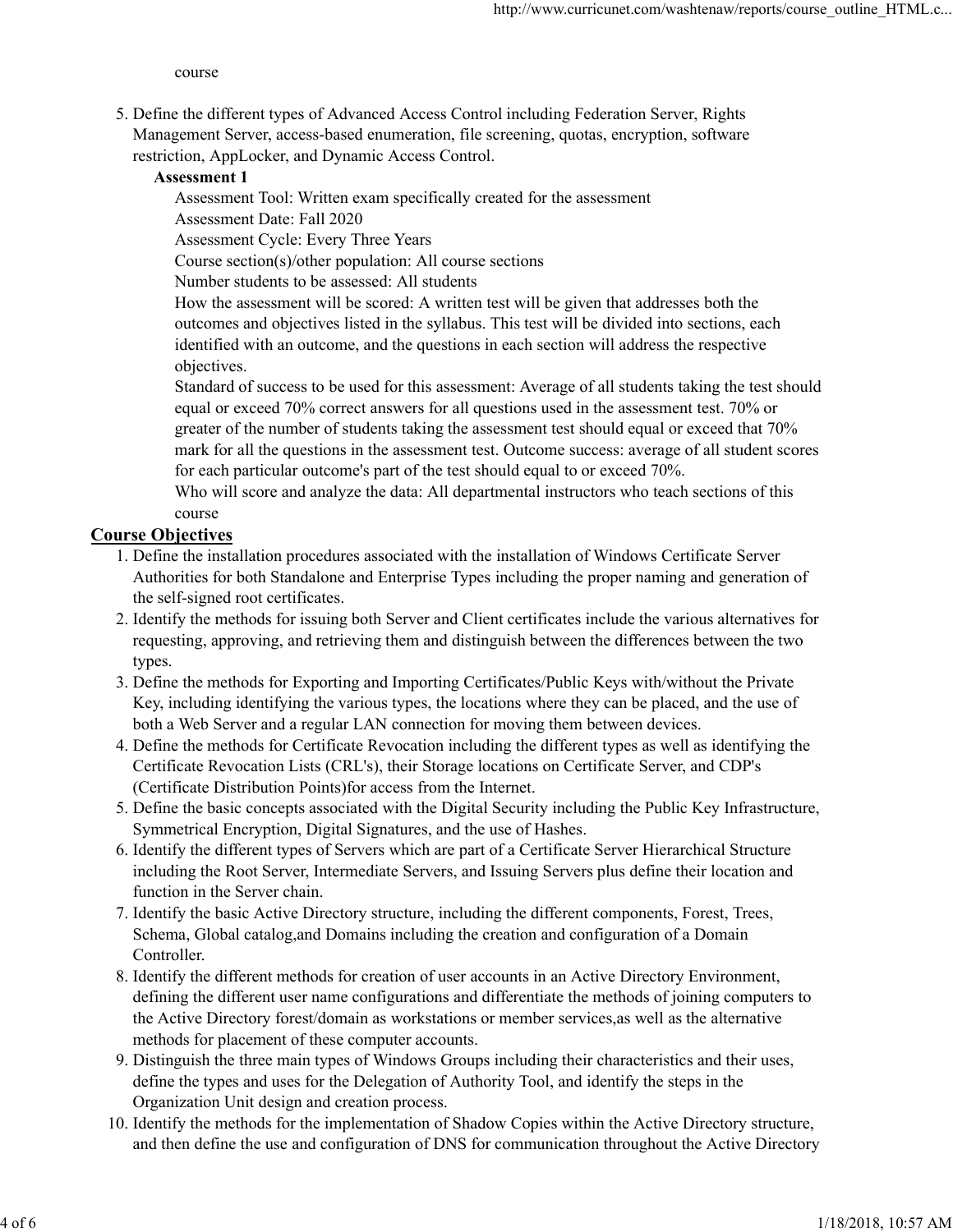Forest and Domains.

- Identify the steps in setting up Publishing in Active Directory for printers, folders, and files, including 11. the use of both local/network printers in the configurations and the use of the FIND tool for locating them at the client end.
- 12. Identify the steps required to implement a Group Policy, using various tools, and demonstrate an understanding of the structure of these policies, such as Computer Configuration, User Configuration, with emphasis on differences between the two Default Policies: Domain Policy and Domain Controller Policy.
- 13. Identify the various types of Group Policy security settings and the auditing of them with both Basic Auditing and Advanced Auditing,using Authentication as well as Object Access for their configuration and implementation.
- Identify the uses of the RSOP (Resultant Set of Policy) tool in the testing of Group Policy application 14. and the importance of using it at the client, both to see that the policy got there, and that it was configured correctly.
- 15. Define the group policies used to manage user desktop settings and other user configurations including the use of loopback policies to provide a standard desktop and identify the means of testing inheritance of the policies with various implementations.
- 16. Distinguish the use of group policies for implementing folder redirection to provide central storage of user document, for using logon/logoff scripts to set up a User Environment, and for software deployment using either assigned or published MSI files.
- 17. Define the procedure for creating a Child Domain and identify the five FSMO roles performed by Domain Controllers within a domain or within the forest, plus configure a transfer of one of the domain roles from the forest root domain controller to a child domain controller.
- 18. Identify and configure the functional levels within an Active Directory forest through the use of promotion techniques on both the forest root and child domain controllers, with the goal of raising the forest and domain levels from the 2000 mode up to the 2016 mode.
- 19. Distinguish between the logical and physical representations of Active Directory, defining Sites, Site Links, Subnets, Replication Times, Dates, and Costs as well as describing the function of the Bridgehead Server.
- 20. Define the steps required to implement a second site within a multiple Domain Active Directory Forest, including the use of separate subnets, the implementation of a simulated routed connection and the configuration of a replication schedule.
- 21. Define the various forms of trust relationships within and between Active Directory forests including Cross-Forest, External, Shortcut, etc. as well as the implementation and configuration of an external trust between two domains.
- 22. Define the characteristics of the following advanced security concepts, including access-based enumeration, file screening, and encryption as well as software restrictions and AppLocker to prevent the install or executing of unwanted applications.
- 23. Identify the key components of Dynamic Access Control, including identifying data by using automatic and manual classification of files, controlling access to files by applying safety-net policies controlled centrally, and auditing access to files by using central audit policies for compliance reporting and forensic analysis. enumeration, file sereening, and encryption as well as software restrictions and AppLocker to prevent<br>the install or executing of unwanted applications.<br>
23. Identify the key components of Dynamic Access Control, including
	- Define Rights Management characteristics, including the use of encryption with a form of selective 24. functionality denial for limiting access to documents such as corporate e-mail, Word documents, and web pages, as well as limiting the operations authorized users can perform on them.
	- 25. Describe the characteristics of federation services, including browser cookies which can provide a user with a single sign on (SSO) to multiple separate LDAP services through secure sharing of identity information between trusted business partners across an extranet.

## New Resources for Course

### Course Textbooks/Resources